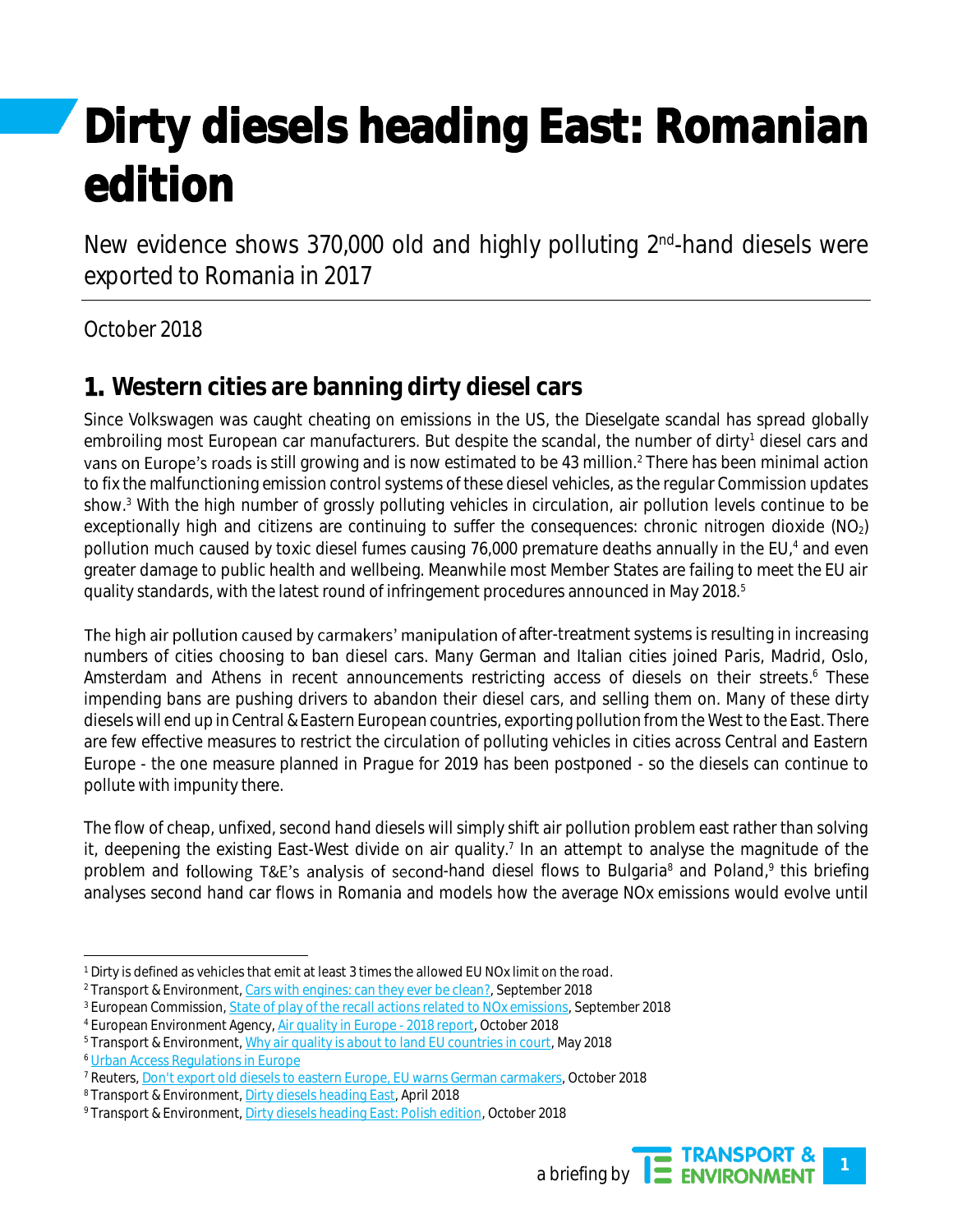2040. Finally, it highlights near-term options available to Member States to restrict the influx of highly polluting second-hand diesel vehicles, based on a recently commissioned legal analysis.

# 2. **Nearly 370,000 diesels exported to Romania in 2017**

Romania has some of the worst air pollution in Europe causing almost 27,000 premature deaths annually, of which nearly 1,300 are directly attributable to  $NO<sub>2</sub>$  emissions.<sup>10</sup> The European Commission is suing Romania for its failure to reach the 2010 emission limits for carcinogenic particles in the agglomeration of Bucharest. <sup>11</sup> Exporting very polluting vehicles to Romania is unacceptable given that the level of air pollution is already very high. [Figure 1](#page-1-0) below summarises the numbers of diesels that are being imported into Romania and the toxic pollution they bring.

| 70% of second hand cars imported in<br>Romania are polluting diesels |                                         |                                          |                                                              |  |
|----------------------------------------------------------------------|-----------------------------------------|------------------------------------------|--------------------------------------------------------------|--|
| 2017                                                                 | <b>Total number of</b><br>cars imported | <b>Number of diesel</b><br>cars imported | Average diesel<br><b>NO<sub>x</sub></b> emissions<br>(mg/km) |  |
| All imported cars                                                    | 520,000                                 | 369,100                                  | 1,014                                                        |  |
| Pre-Euro 1                                                           | 2,900                                   | 700                                      | 1,339                                                        |  |
| Euro 1                                                               | 10,300                                  | 3,900                                    | 1,339                                                        |  |
| Euro 2                                                               | 79,300                                  | 38,700                                   | 1,149                                                        |  |
| Euro 3                                                               | 228,700                                 | 153,600                                  | 1,029                                                        |  |
| Euro 4                                                               | 132,900                                 | 112,200                                  | 951                                                          |  |
| Euro 5                                                               | 59,900                                  | 55,400                                   | 1,029                                                        |  |
| Euro 6                                                               | 5,900                                   | 4,500                                    | 415                                                          |  |
|                                                                      |                                         |                                          |                                                              |  |

**Source:** T&E from Romanian Ministry of Interior and TRUE Initiative data

| $\sim$ |                       | <b>TRANSPORT &amp; Sy</b> @transenv <b>Reference Report</b> |
|--------|-----------------------|-------------------------------------------------------------|
|        | <b>IZ ENVIRONMENT</b> | transportenvironment.org                                    |

<span id="page-1-0"></span>**Figure 1 - Number of second-hand cars imported in Romania in 2017 per Euro class including the average NOx emissions**

Notably, the data shows:

- Last year alone, Romania imported nearly 520,000 second hand cars with **over 70% of these being polluting diesels**. This is a particularly high share compared to the other countries (one third in Bulgaria, and 40% in Poland);
- Over 80% of the diesels were produced before 2011, i.e. before the entry into force of Euro 5 standards for all cars that required fitting diesel particulate filters (DPF). This means that a vast majority of these imported cars are not fitted with a standard DPF, and are thus emitting dangerous cancer-causing fine particles that are already a serious problem in Romania;

<sup>11</sup> European Commission[, Air quality: Commission takes action to protect citizens from air pollution,](http://europa.eu/rapid/press-release_IP-18-3450_en.htm) Press release, May 2018



<sup>&</sup>lt;sup>10</sup> European Environment Agency[, Air quality in Europe -](https://www.eea.europa.eu/publications/air-quality-in-europe-2018) 2018 report, October 2018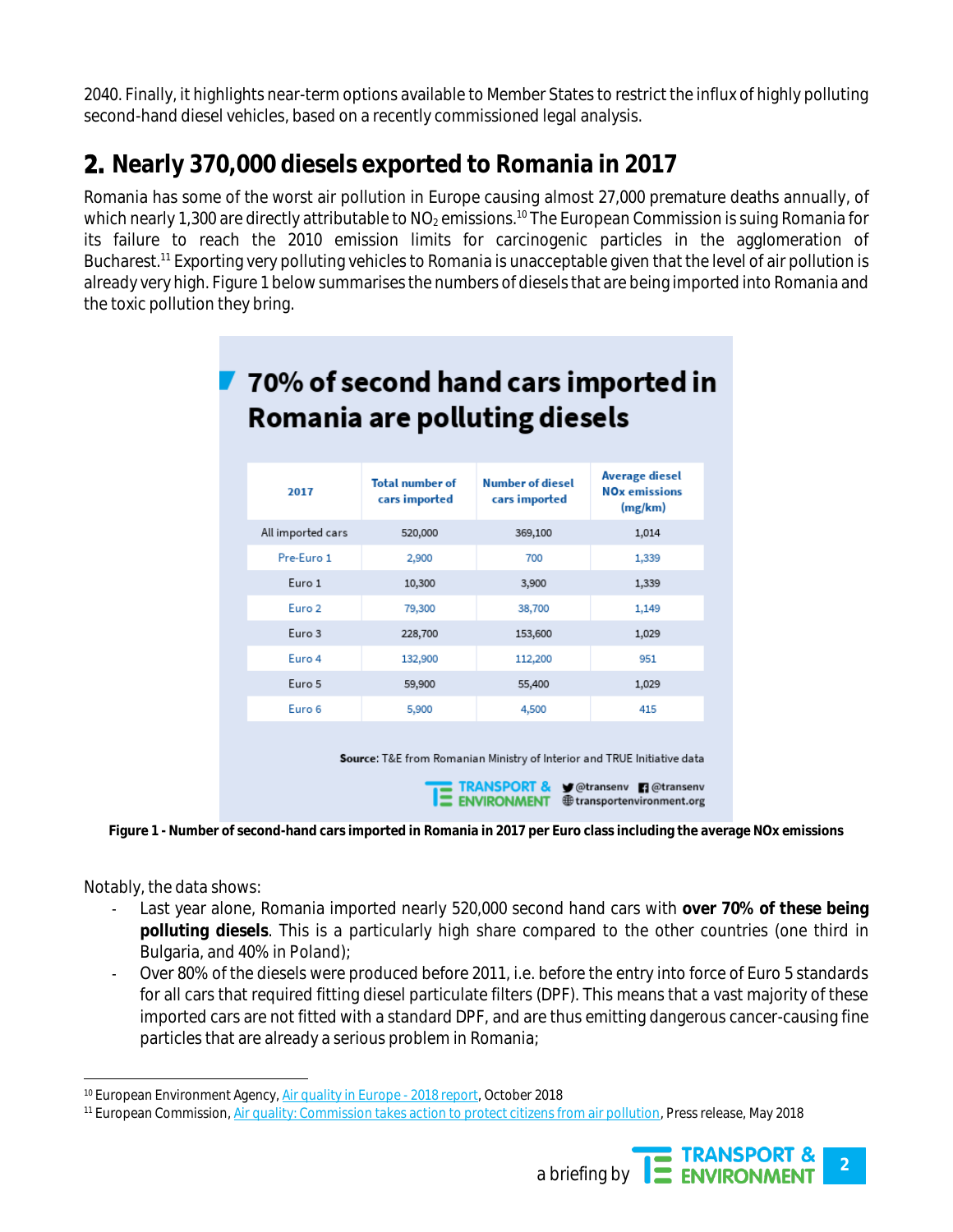- As for toxic nitrogen dioxide (NO2), at the heart of the Dieselgate scandal, the **diesels imported to**  Romania last year on average emit over 12.5 **times the current EU's Euro 6 NOx limit** - or 1,014 mg/km instead of the 80mg/km (required for cars on sale today), a similar level to diesels imported in Bulgaria or Poland;
- An average diesel car imported into Romania last year would **emit about 7.4kg of toxic NOx pollution in one year** (based on the Romanian annual mileage of about 7,300km);
- Most cars came from Germany (78%), with the rest coming from Italy (10%), Austria (4%), the Netherlands and Belgium (3% each).

The detailed assumptions and data sources can be found in the Annex.

Following the parliamentary elections of 2016, the national tax on cars ("environmental stamp") was abolished on 1 February 2017. The decision came after years of legal dispute with the European Commission over the design of the tax and its comparability with EU law. Since then, no dedicated tax has been applied when cars are registered or imported, and this situation is likely to have contributed significantly to the increase in imports of second-hand vehicles from Western Europe. Indeed, the number of diesel cars imported to Romania almost tripled between 2015 and 2017, from 137,000 to 370,000. The share of diesel cars increased from 55% of imported second hand cars in 2015 to 71% in 2017. The majority of imported second hand diesels are Euro 3 (i.e. cars produced between 2000 and 2005), representing about 40% of diesel imports these last three years.

2017 saw a trend towards older diesel cars being imported compared to 2015 and 2016: the average age of imported diesel cars in 2017 was 11.5 years, while it had been about 9 years for 2015 and 2016. Imports of Euro 3 diesel cars rose (from 36% in 2015 to 42% in 2017), while imports of Euro 5 diesel cars decreased (from 23% in 2015 to 15% in 2017, after a peak at 28% in 2016). Imports of Euro 4 diesel cars remained constant (28-30%).

### Dirty diesel imports will continue in Romania until the end of 2030s



<span id="page-2-0"></span>**Figure 2 - Projection of the average NOx emissions of imported second hand diesel cars in Romania from 2018 to 2040**

Even imports of older Euro 2 diesel cars are also increasing (10% in 2017 after being at 7% in 2016).

These trends are disturbing: Romania imports a high share of dirty diesels that on average are even more polluting and older than the vehicles brought to Poland and Bulgaria. At the same time, it is important to stress that importing newer diesel vehicles is not a solution as such, as real-world NOx emissions of Euro 3 to Euro 5 diesel cars remained more or less the same (at about 1,000mg/km).

Transport & Environment has also modelled how the average NOx emissions are expected to evolve until 2040 taking into account the current vehicle age in Romania and the fleet introduction of cars approved under the new Euro 6d-temp and Euro 6d regulations that are expected to emit lower NOx emissions in real life. The trend shown in [Figure 2](#page-2-0) underlines that the average NOx emissions of imported second hand diesel cars in Romania will continue to emit dangerously high

**TRANSPORT &**<br>ENVIRONMENT a briefing by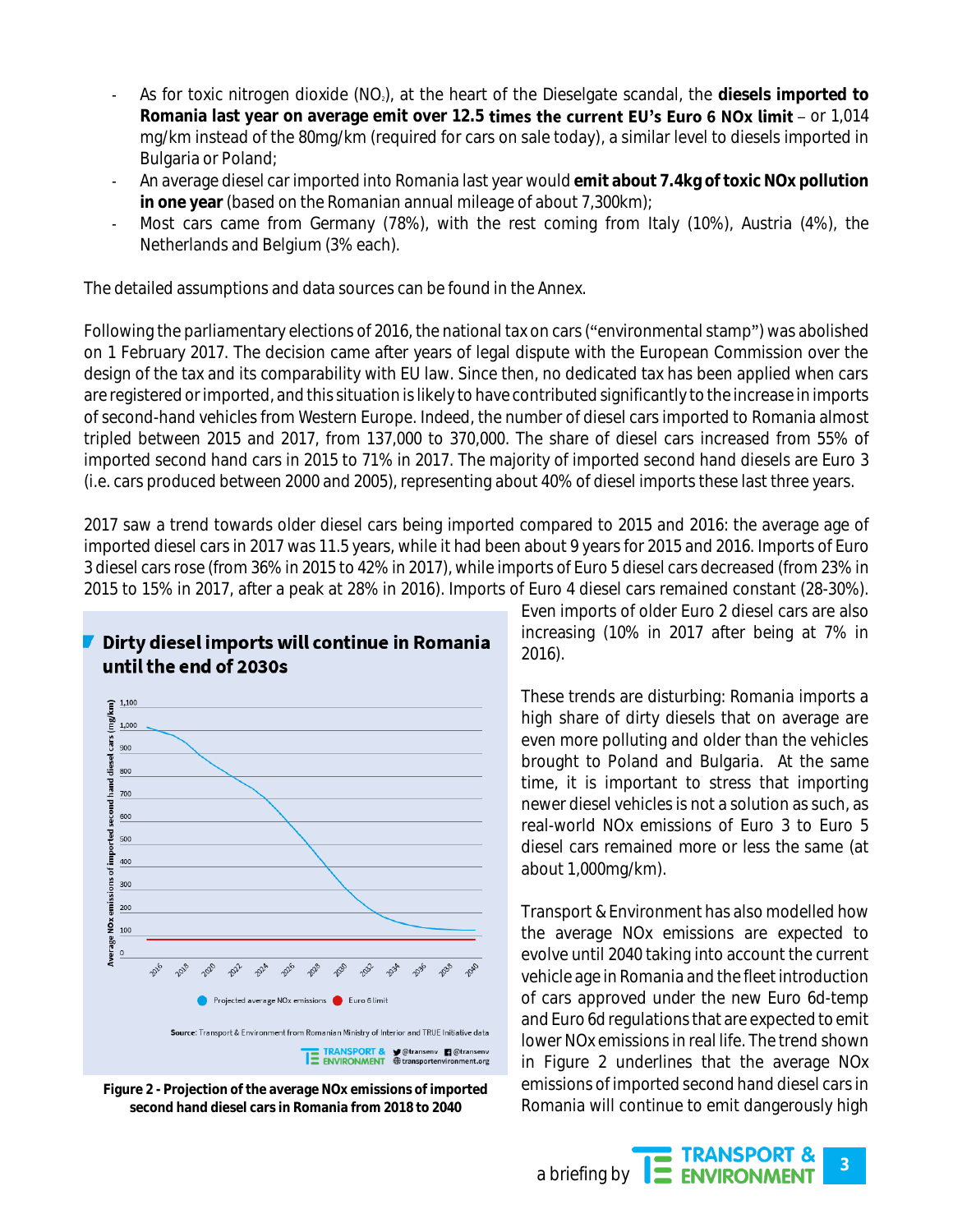levels of NOx for another 15 years, and would not achieve the regulatory on-road limit of 120mg/km until the end of 2030s.

# 3. **Member States may take measures to restrict the influx of diesel cars, new legal analysis shows**

There is a clear need for measures to avoid polluting second hand diesels being dumped in Eastern and Central European countries, shifting the toxic pollution problem to less wealthy regions. This is against the core values of the European project - all EU citizens have equal right to clean air. The EU should therefore take measures to limit the flow of old polluting diesels in a way that protects the environment and public health, and is aligned with the Single Market rules. But in the absence of European solutions, Member States should take measures to protect their citizens.

Transport & Environment commissioned a legal analysis<sup>12</sup> to review near-term options available to Member States to restrict the influx of highly polluting second-hand diesel vehicles under Directive 2007/46/EC (on typeapproval of new vehicles) and Directive 2008/50/EC (on air quality). This analysis highlights several options, among which:

- "Under Directive 2007/46/EC on type-approval of new vehicles Member States could consider notifying the Commission of their intention to adopt an immediate prohibition on the registration, sale, entry into service or circulation of new and second-hand diesel vehicles that are non-compliant with typeapproval for, among other things, their impact on public health and the environment, following the process as set out in Article 114 TFEU. [...] Article 29 of Directive 2007/46/EC allows a Member State to refuse to register or permit the sale or entry into service in its territory of new vehicles, for a maximum of six months, where such vehicles would 'seriously harm the environment or public health."
- "for second-hand diesel vehicles not yet subject to a recall for being non-compliant with their typeapproval, where such vehicles are suspected of being non-compliant, authorities could set out to determine whether a 'serious risk to public health or environmental protection' is present and, if so, inform the Member State that granted type-approval to ensure a set of measures to neutralise the risk is undertaken by the manufacturer."

Member States can use the provisions of Directive 2008/50/EC on Ambient Air Quality to propose emissions limits on imported vehicles that are "more stringent", but do not constitute "arbitrary discrimination or a disguised restriction on trade", and are "proportional" and duly notify the European Commission:

- "Member States should set out to determine the implications of the influx of second-hand diesel vehicles on preserving the best ambient air quality within their territory as well as the potential impact on exceedances of limit values in specific cities or regions, articulating the desired level of protection so as to facilitate measures addressing second-hand diesel vehicles."
- "Member States should then review various measures available to achieve this desired level of protection, including those specific to second-hand diesel vehicles as well as more general measures against any diesel vehicle that emits above certain emission limits [...]."

There are therefore measures available to Member States to restrict the circulation of dirty diesels, including a temporary outright circulation ban and a longer-term measure provided new evidence on safety or public health detriment is shown.

 <sup>12</sup> Transport & Environment[, Dirty diesels heading East: Polish edition,](https://www.transportenvironment.org/publications/dirty-diesels-heading-east-polish-edition) October 2018

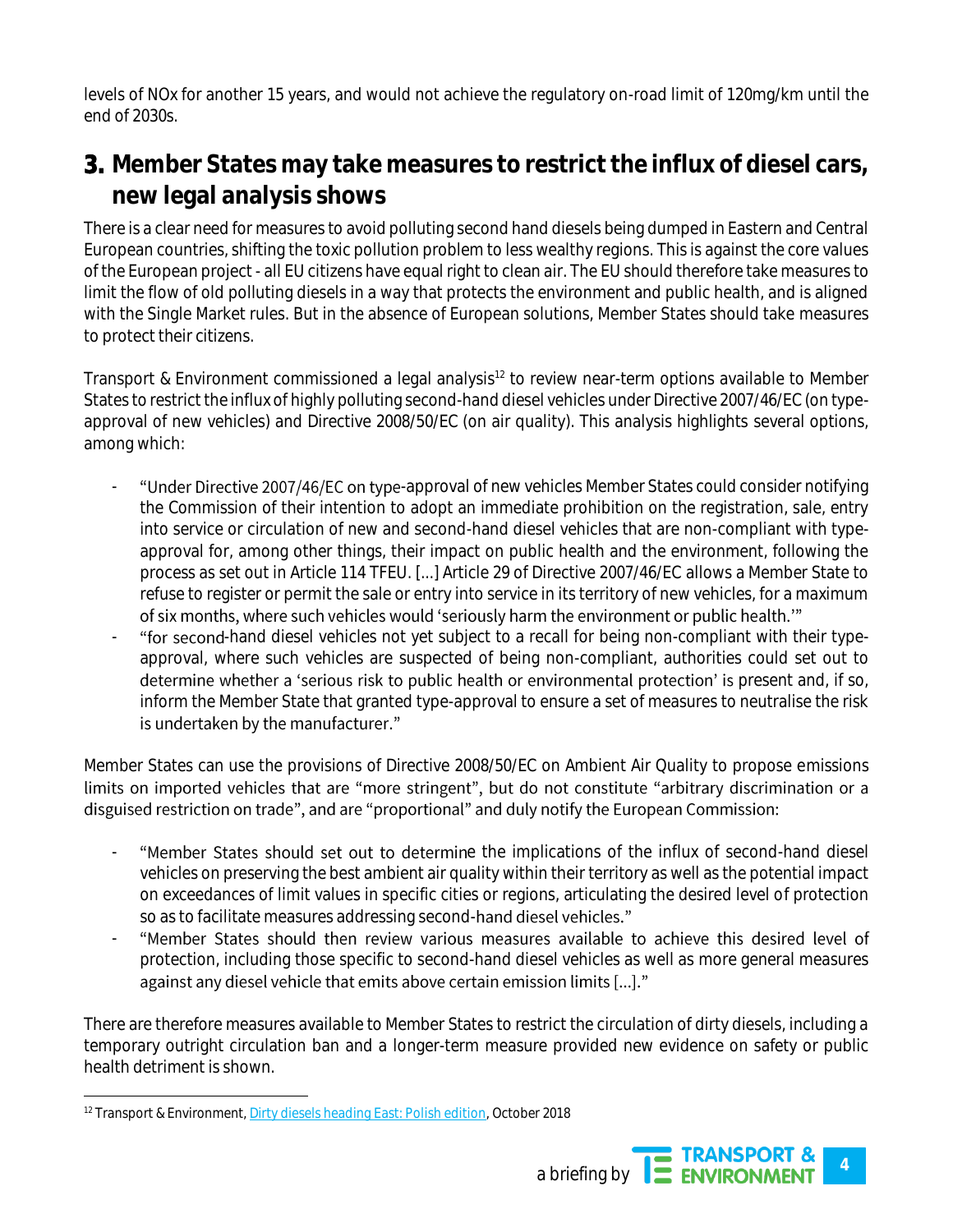# **Conclusions**

The biggest legacy of Dieselgate is the current fleet of at least 43 million dirty diesels on the road, that now risk being shifted to less wealthy countries as cities in Western Europe progressively restrict access to older and more polluting models. Instead of the current piecemeal approach to car retrofits, such as the cynical recent deal in Germany designed to prop up sales more than fix cars, the European Commission and governments should agree a comprehensive EU-wide programme to fix the millions of faulty vehicles. Alongside cleaning up the existing fleet, the new EU CO<sub>2</sub> standards for cars and vans currently being negotiated will be part of a longerterm solution by increasing uptake of new and affordable zero emission cars. Amid cheating and cartel allegations, it is time to stop defending the discredited diesel industry and protect instead public health, consumers and Europe's credibility. EU citizens everywhere deserve access to clean air; there should be no second-class.

# **Further information**

Julia Poliscanova Clean Vehicles & Air Quality Manager Transport & Environment [julia.poliscanova@transportenvironment.org](mailto:julia.poliscanova@transportenvironment.org) Tel: +32(0)2 851 02 18

Jens Müller Diesel & Air Quality Coordinator Transport & Environment [jens.mueller@transportenvironment.org](http://jens.mueller@transportenvironment.org)  Tel. +32 (0)488 367 353

Florent Grelier Clean Vehicles Engineer Transport & Environment [florent.grelier@transportenvironment.org](mailto:florent.grelier@transportenvironment.org) Tel: +32(0)2 851 02 14

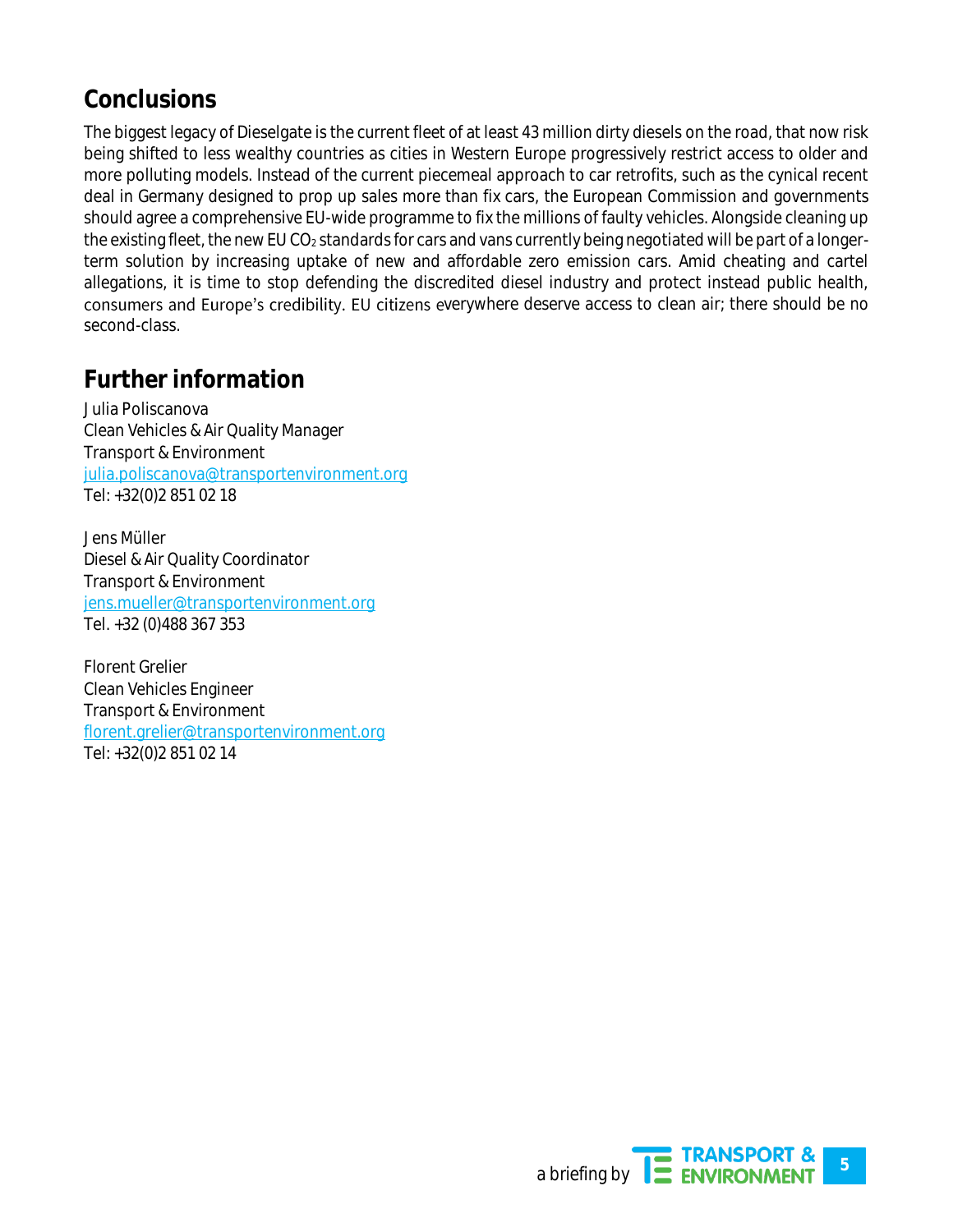# **Annex**

The numbers of polluting diesel cars imported in Romania and their respective average NOx emissions [\(Figure](#page-1-0)  [1\)](#page-1-0) presented in this briefing paper are based upon the following data sources:

- NOx emission results are from the remote sensing database analysed by the TRUE Initiative,<sup>13</sup> which includes the FIA Foundation, the ICCT, C40 Cities, Global NCAP and Transport & Environment. The remote sensing database is a compilation from the CONOX project of over 700,000 instantaneous realworld measurements on the emissions of passenger cars between 2011 and 2017. The remote sensing technology was used in a range of European countries, including: France, Spain, Sweden, Switzerland and the UK. The NOx data used for this briefing focuses on Euro 3 to Euro 6 diesel cars, grouped by engine families, all approved under in-lab NEDC regulations. For Euro 1 and Euro 2 cars, the average NOx emissions of these diesel cars was used instead as too few data was available to have a consistent split per engine family.
- The list of imported second hand cars registered for the first time in Romania from 2015 to 2017 is from the Romanian Ministry of Interior, which vehicle registration services (Directia Regim Permise de Conducere si Înmatriculare a Vehiculelor or DRPCIV) publish online statistics with detailed technical information.
- The Romanian annual mileage information is taken from Transport & Environment's in-house European Transportation Roadmap Model (EUTRM), developed by Cambridge Econometrics.
- The origin of second hand vehicles exported to Romania is also taken from Transport & Environment's EUTRM, which includes bilateral trade flows between EU-28 countries taken from the vehicle , <sup>14</sup> Öko-Institut<sup>15</sup> and Eurostat Comext data.

In addition to the data, the following assumptions were used:

- In the data provided by DRPCIV, cars fuelled by LPG and CNG were excluded from the analysis as the TRUE Initiative's remote sensing database do not include data for these engine technologies. However, these cars represented less than 1,000 annual imports for the three years analysed, i.e. a negligible amount. In addition, cars without any fuel type information were also excluded from the analysis, i.e. about 1 annual import, also a very negligible amount.
- The Euro class for each imported car is not included in the DRPCIV data. A simplified approach has been used in order to determine the Euro standard for each vehicle, by coupling the first year of registration with the implementation years (for all types) of each Euro standard. For instance, a car registered for the first time in 2015 or later is considered as being Euro 6, while a car registered between 2011 and 2014 is considered as being Euro 5, etc.
- It was assumed that pre-Euro 1 diesel cars have the same NOx emissions as Euro 1 cars, as the TRUE Initiative's remote sensing database does not include data from such vehicles. This can be seen as a conservative assumption. However, as the number of imported pre-Euro 1 diesel cars is marginal (0.1% of all imported diesels), this assumption does not have a significant effect on the average NOx emissions.

The projection of the average NOx emissions of imported second hand diesel cars in Romania [\(Figure 2\)](#page-2-0) was made by following the steps below:

<sup>15</sup> Öko-Institut[, European second-hand car market analysis,](https://www.oeko.de/oekodoc/1114/2011-005-en.pdf) February 2011



 13 TRUE Initiative[, Determination of real-world emissions from passenger vehicles using remote sensing data,](https://www.trueinitiative.org/data/publications/determination-of-real-world-emissions-from-passenger-vehicles-using-remote-sensing-data) June 2018 14 European Commission, DG CLIMA[, Data gathering and analysis to improve the understanding of 2](https://ec.europa.eu/clima/sites/clima/files/transport/vehicles/docs/2nd_hand_cars_en.pdf)<sup>nd</sup> hand car and LDV markets and  $implications$  for the cost effectiveness and social equity of LDV CO<sub>2</sub> regulations, May 2016